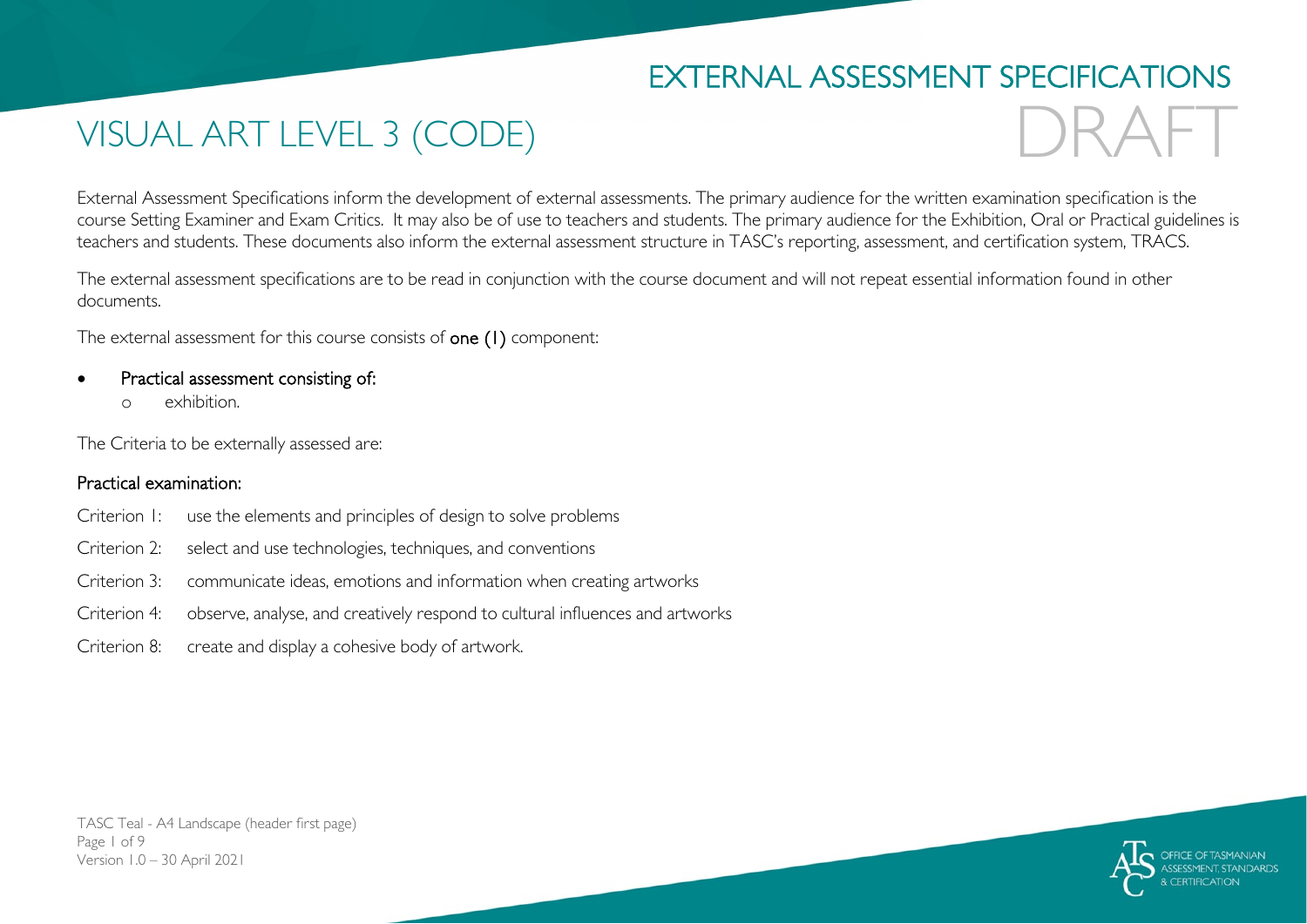# EXTERNAL ASSESSMENT SPECIFICATIONS

### PRACTICAL EXAMINATION STRUCTURE

# DRAFT

| <b>Practical Components</b>               | Display of Major Works                                                                                                                              | <b>Support Material</b>                                                                                                                                                 | Research Project                 | <b>Assignments</b>               |  |
|-------------------------------------------|-----------------------------------------------------------------------------------------------------------------------------------------------------|-------------------------------------------------------------------------------------------------------------------------------------------------------------------------|----------------------------------|----------------------------------|--|
| Criteria                                  | Criterion I<br>Criterion 2<br>Criterion 3<br>Criterion 4<br>Criterion 8                                                                             | Criterion I<br>Criterion 2<br>Criterion 3<br>Criterion 4<br>Criterion 8                                                                                                 | Criterion 4                      | Criterion 4                      |  |
| <b>Examinable Elements</b>                | Criterion I: Elements 2, 3, 4<br>Criterion 2: Elements 1, 2, 4<br>Criterion 3: Elements 1, 2, 4<br>Criterion 4: Element 4<br>Criterion 8: Element 4 | Criterion I: Elements I, 2, 3, 4<br>Criterion 2: Elements 1, 2, 3, 4<br>Criterion 3: Elements 1, 2, 3, 4<br>Criterion 4: Elements 1, 2, 3<br>Criterion 8: Elements 1, 2 | Criterion 4: Elements I,<br>2, 3 | Criterion 4: Elements 1, 2,<br>3 |  |
| Course coverage                           | Students choose work to display that may<br>be drawn from Modules 1, 2 and 3                                                                        | Modules 1, 2, and 3                                                                                                                                                     | Module 3                         | Modules I and 2                  |  |
| Number and Nature of<br>Questions / Items | Minimum of six individual resolved artworks<br>(artefacts)                                                                                          | Comprehensive collection of<br>support material items to reflect<br>year of work                                                                                        | One (1) research<br>project      | Three (3) short assignments      |  |
| Compulsory or Optional                    | All components are compulsory                                                                                                                       |                                                                                                                                                                         |                                  |                                  |  |
| <b>Total Time Allocation</b>              | Representative of the 150 hours work as required by the course                                                                                      |                                                                                                                                                                         |                                  |                                  |  |

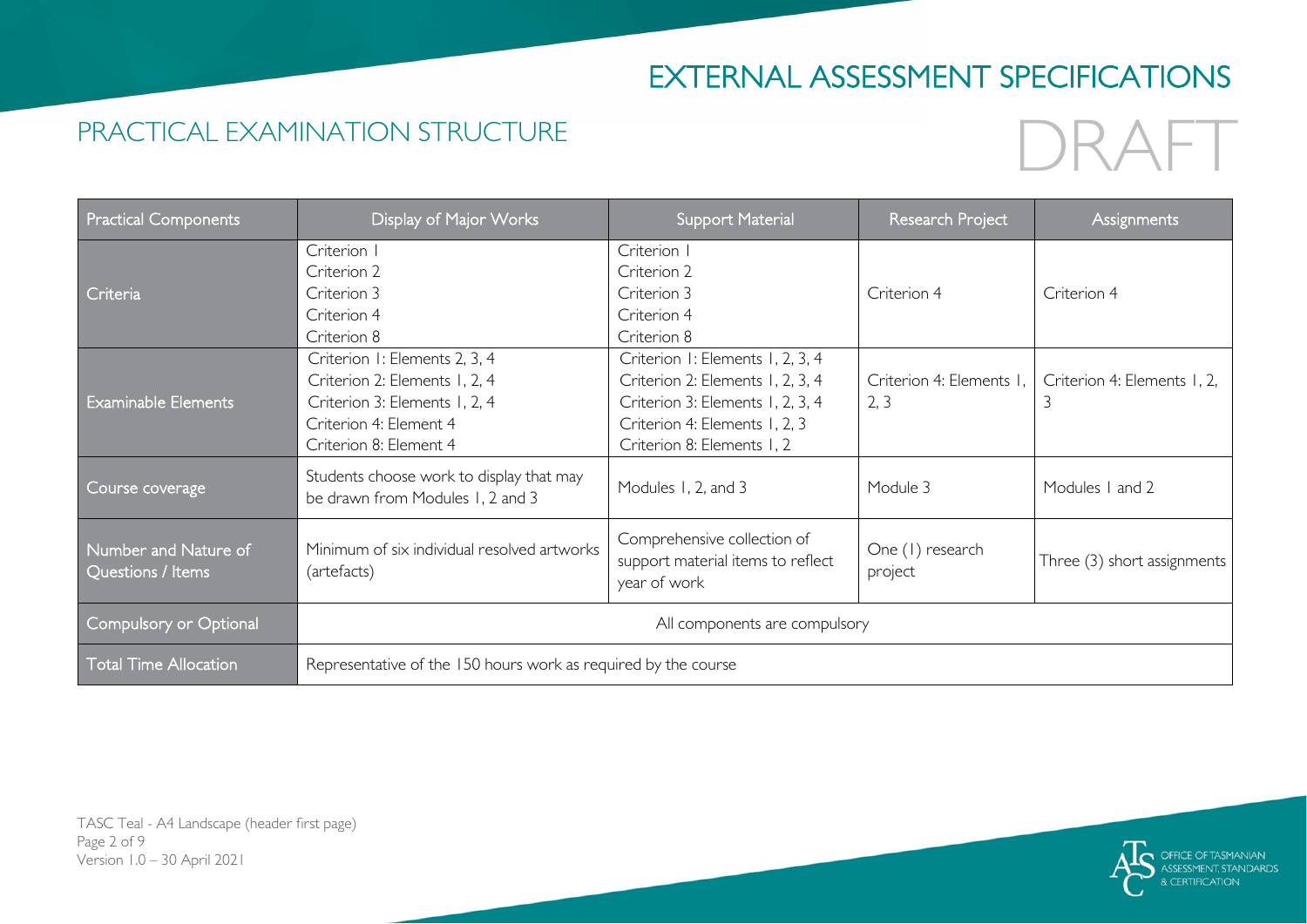# DRAFT<sup><</sup>

| Mark / Rating allocation | Extended ratings of:<br>A+, A, AB+, B, B-C+, C, C-t+, t, t-<br>or z for Criterion 1, 2, 3, 4 and 8 | Extended ratings of:<br>A+, A, AB+, B, B-C+, C, C- A+, A, AB+, B, B-<br>t+, t, t- or z for Criterion 1, 2, 3, $\left[C+, C, C, $ t+, t, t- or $\right]$<br>4 and 8 | Extended ratings of:<br>z for Criterion 4 | Extended ratings of:<br>$A+$ , A, AB+, B, B-C+,<br>$C, C$ - $t$ +, $t$ , $t$ - or $z$ for<br>Criterion 4 |  |
|--------------------------|----------------------------------------------------------------------------------------------------|--------------------------------------------------------------------------------------------------------------------------------------------------------------------|-------------------------------------------|----------------------------------------------------------------------------------------------------------|--|
| Mark / Rating reasoning  | Alpha marking is appropriate for the qualitative nature of the course.                             |                                                                                                                                                                    |                                           |                                                                                                          |  |

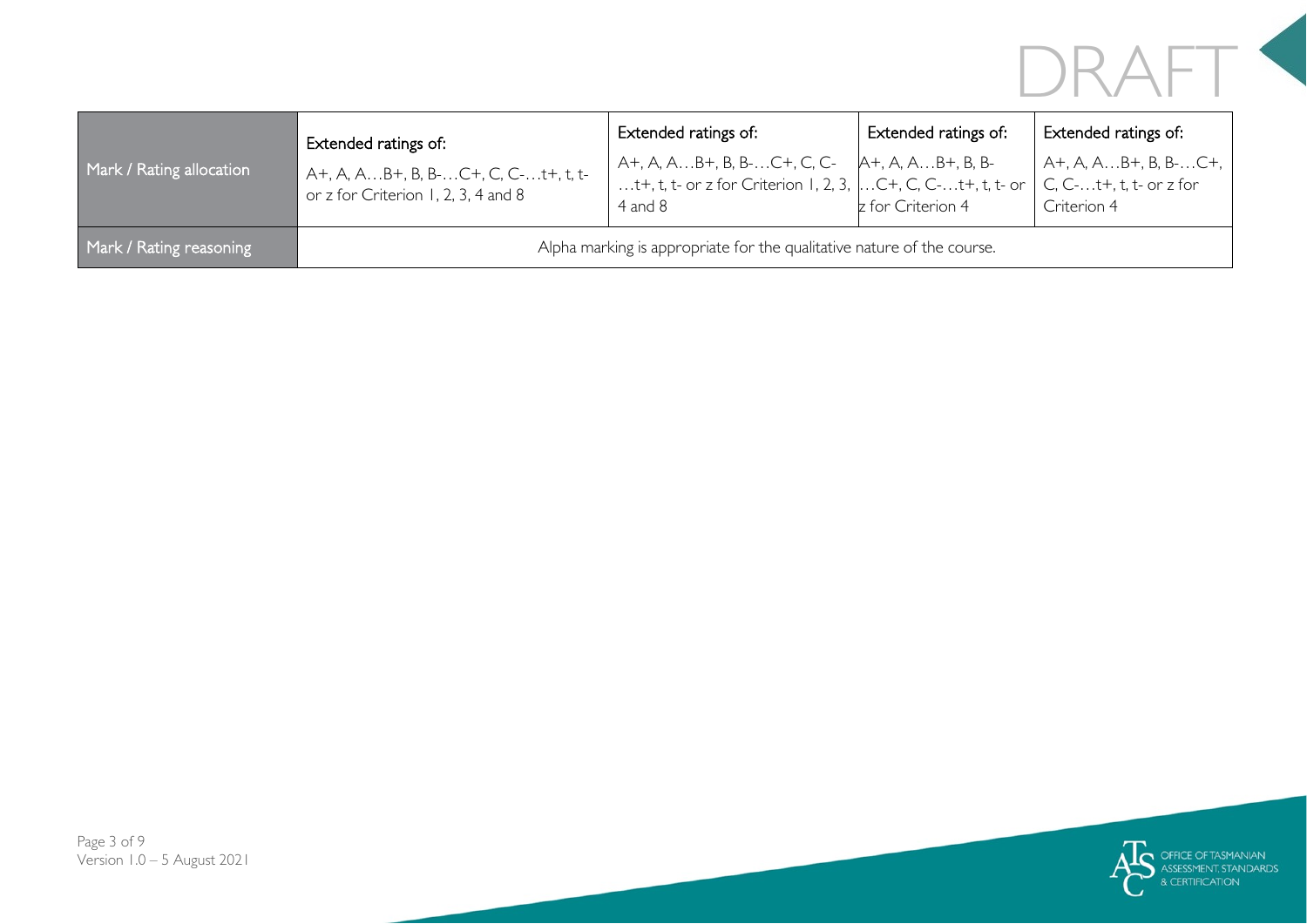# PRACTICAL EXAMINATION GUIDELINES

These guidelines provide comprehensive details for students, teachers and markers about what component/s form the external assessment for this course.

The TASC Frequently Asked Questions – Externally Assessed Exhibitions provides general information for all students and teachers about externally assessed exhibitions and practical assessments, including a how-to guide for submitting external assessment material and a link to the TASC Academic Integrity Guide.

The course Assessment Report available under the *Supporting Documents* section of the <CODE> course page addresses issues, strengths, and weaknesses about the previous year's assessment of the practical and should be read in conjunction with the guidelines.

### Some components of the practical assessment may need to be electronically submitted by the student to their teacher for external assessment by the *due to teacher date* published on the TASC website each year.

The teacher cannot extend the published *due to teacher date*, however they may set an earlier deadline for the purpose of internal assessment.

The timetable for practical assessments is published on the TASC website in Term 3 every year.

### PRACTICAL EXAMINATION

The practical assessment requires students to prepare an exhibition of work that includes major completed work and support material (including journals, preliminary drawings/works and all the theory papers). The exhibition must reflect a year's work, that is, a minimum of 150 hours.

The exhibition MUST include:

- a display of major works
- support material including a journal and preliminary drawings/experiments/samples and minor/incomplete works
- research project and assignments.

### Display of Major Works

Your pieces must demonstrate complexity or reduction of idea, media and technique and may be in any media, style, or technique. Your body of work will contain several resolved works and evidence of some unresolved works.

Please Note: As the display is providing evidence for examination and is not a 'curated' exhibition, 'culling' may disadvantage you in the external assessment process.

You should display your work for maximum effect. You need to consider lighting, placement, and material around your display.

DRAFT

a.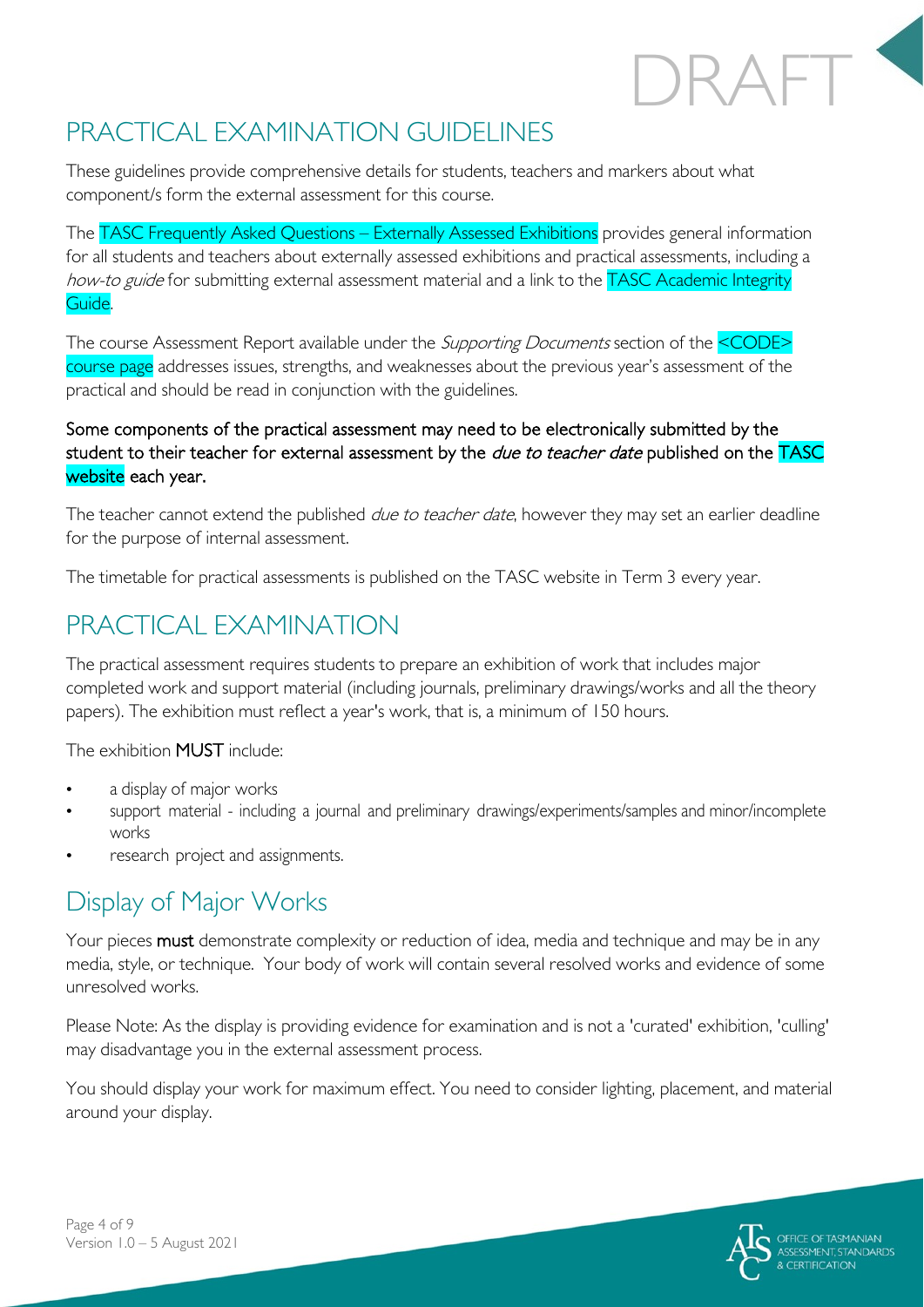# DRAFT

## Support Material

Your support material **must** accompany the display of major work and may include preliminary ideas, journals, sketchbooks, life drawing, multi-media examples and minor or incomplete works.

The support material is your record of idea generation and development, experiments and references to the history/research studies. This material may take the form of a journal. The support material should include a substantial collection of experimental pieces, samples, drawings, sketches, clippings, and visual and/or written notations etc. that is appropriate to the artistic intent.

Your support material **must** be relevant to your major work. You demonstrate your thinking processes, the extent of your idea creation and development in your support material. Examiners will expect to see evidence of analysis, comparison, and justification. A scrapbook alone would not provide sufficient evidence.

## Research Project

Your research project must relate in some way to your own work. It may be about influential artists, styles or techniques and be a minimum of 1500 words or the equivalent in another negotiated format The research paper reflects the personal impact specific artists/designers have had on your work and is therefore NOT an 'Artist's Statement'.

You must provide a clean final copy of your research project as part of the formal work requirements for this course.

All research and minor assignments must be presented in a separate display folder with topics and word counts clearly indicated for examiners.

No internal assessments should be visible on support material

## **Assignments**

The minimum course requirement is three (3) assignments of between 300 - 700 words.

You will need to provide clean final copies of your assignments as part of the formal work requirements for this course.

All research and minor assignments must be presented in a separate display folder with topics and word counts clearly indicated for examiners.

No internal assessments should be visible on support material.

Examples of evidence for non-essay assignments may include:

- A copy (hard or electronic) a Power-Point presentation or similar multi-media presentation,
- Inter or intra-net website pages; or
- A brief written report from a local artist regarding work undertaken by a student and a copy (hard or electronic) of the student's report on activities undertaken and learning outcomes.

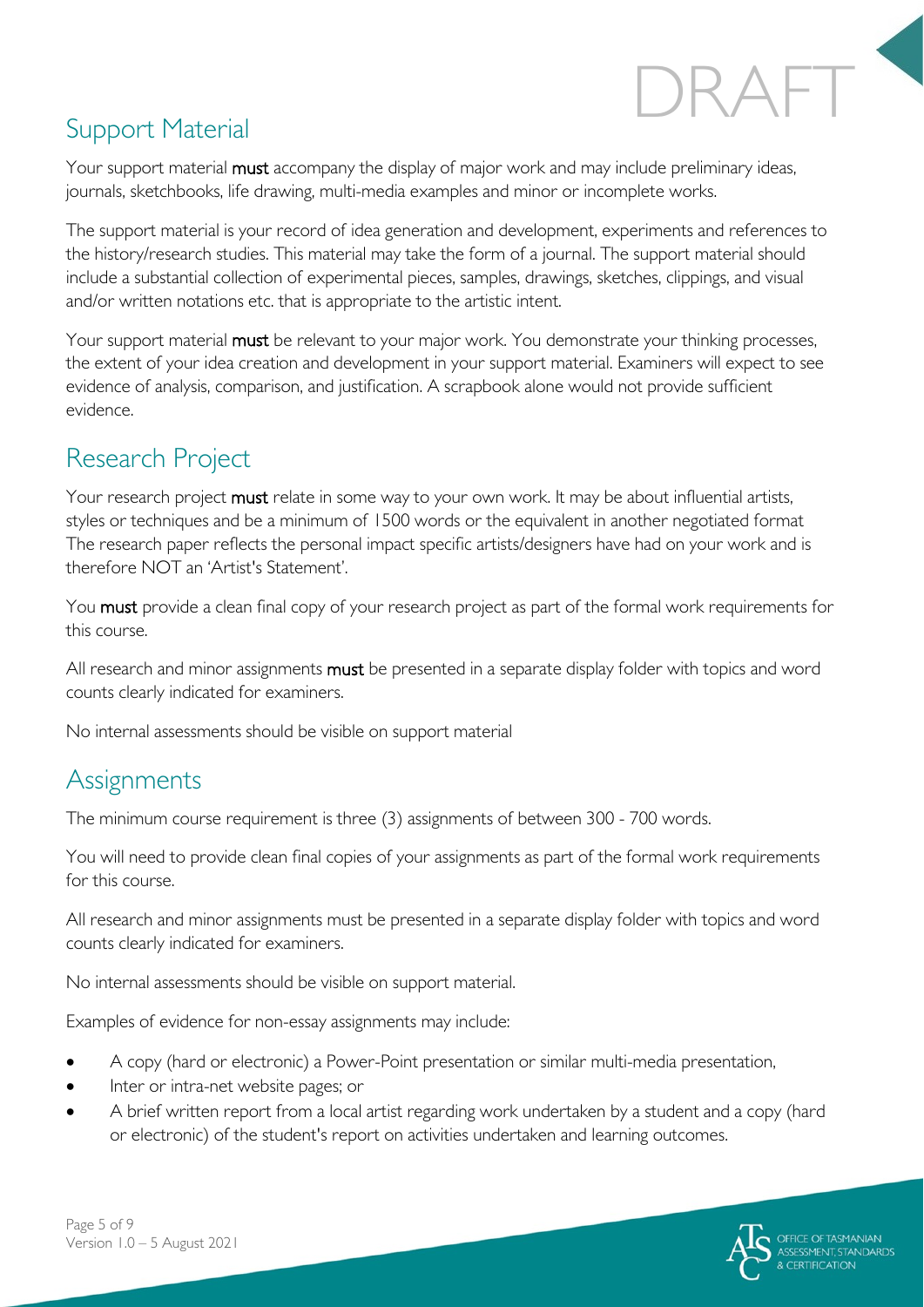# RAFT<sup>S</sup>

## ADVICE TO STUDENTS

You are required to submit an exhibition of your work consisting of:

- 1. Display of Major Works
- 2. Support Material
- 3. Research Project
- 4. Assignments

TASC will assess the Practical Examination to determine the course external assessment rating for Criteria 1, 2, 3, 4, and 8. If you do not submit an exhibition you cannot achieve more than a Preliminary Achievement (PA) for this course.

## ADVICE TO TEACHERS

For each of your students you are required to:

- see all work as it progresses
- make sure the presentation and content requirements for the exhibition and the penalties for not meeting them are well known

## VENUE FACILITIES

### Exhibition of Artwork

The display will be externally assessed during the written examination period. The display MUST be sited at the venue confirmed by your school to facilitate assessment, generally at each school site.

Examiners will need the spaces where the works are displayed to be quiet as possible and free of distraction.

### Declaration Form

- Students must complete and submit the Student Folio Declaration available on the TASC website for teachers before the practical (artefact) is submitted for assessment. Teachers will hold the declaration and will be asked to provide to TASC if required.
- A Declaration Form, provided by TASC, MUST be completed by both students and teachers verifying that work is the student's own work, is correctly acknowledged and was produced during the current year.
- This form does not accompany the exhibition but will be collected from teachers by the TASC Practical Supervisor at the time of assessment.
- TASC will provide each student (early Term 3) with an A4 sheet that will contain the student's ID code on one side and their name (printed in light grey) on the other. This sheet MUST be attached to the student's display, showing the ID code. The TASC Practical Supervisor will take a photographic record of individual folios; therefore, individual student numbers need to be clearly displayed.

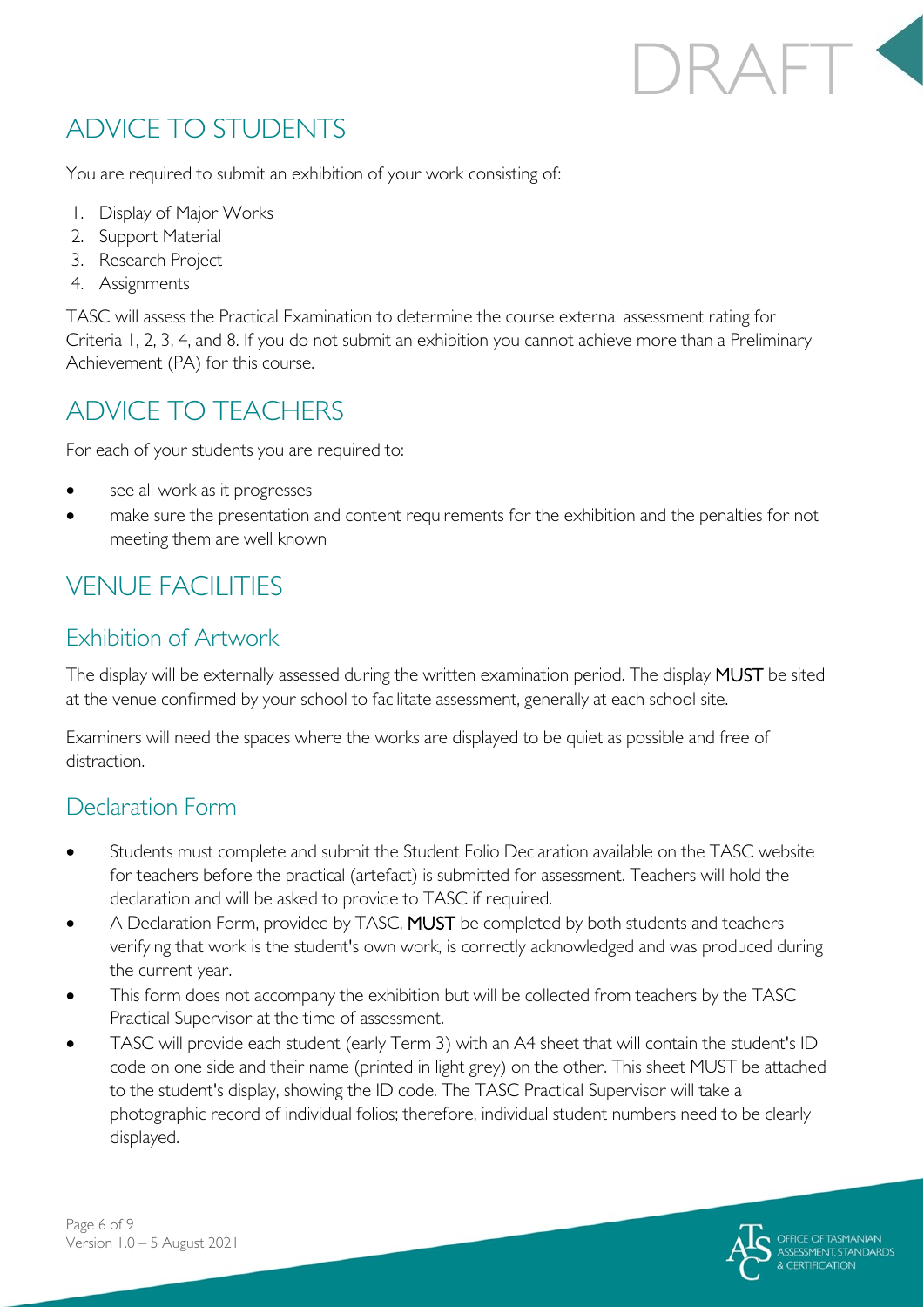Individual schools will notify students of an appropriate time to collect their work, bearing in mind the need for accessibility to that work if a problem arises and re-examination is required.

### Recording of Practical Examinations

Video recording of Practical Examination work is NOT permitted under any circumstances.

## ADVICE FOR EXAMINING PANEL

The Criteria to be assessed through the marking of the Exhibition are:

### CRITERION I: USE THE ELEMENTS AND PRINCIPLES OF DESIGN TO SOLVE PROBLEMS

Markers should use this criterion to assess the degree to which a student can employ the elements and principles of design when solving artistic problems. For example, an artistic problem may involve a receding colour that a student needs to adjust for it to become more prominent within the composition. The solution may be found by applying the appropriate rules of colour theory.

Elements of Design: Line/ Value/Texture/ Shape/ Colour Principles of Design: Unity/ Variety/ Balance/ Emphasis/ Space

A student's understanding may be demonstrated by various means, including the manipulation of visual and conceptual elements in the production of artworks and verbal or written discussions.

The rating of this achievement will range from evidence of rudimentary competence, which would qualify for a 'C' rating further evidence a 'B' rating, and exemplary resolution, an 'A' rating.

### CRITERION 2: SELECT AND USE TECHNOLOGIES, TECHNIQUES AND CONVENTIONS

The term 'technologies' is understood (in its widest sense) to encompass the application of devices, tools, machines, and techniques/processes to the production artistic outcomes. The following are considered technologies in the context of this criterion: brushes, spatulas, cutting tools and pottery wheels computer systems and cameras (and their selection of software which may be appropriate to specific studios and tasks). The term 'conventions' applies to traditional or culturally accepted ways of doing things based on audience expectations. Each art form has hundreds of conventions built up over time and widely accepted by audiences. The term 'artistic conventions' can be applied to styles commensurate with the production of:

- portraiture
- landscape
- composition
- sculpture
- **perspectives**

and can be thought of as the 'technical 'rules'.

The rating will be determined by the degree to which the candidate demonstrates the dexterity applicable to this criterion, and the candidate's application of artistic conventions. This ranges from the fundamental 'C' rating, further development a 'B' rating, and exemplary 'A' rating.

DRAFT

Page 7 of 9 Version 1.0 – 5 August 2021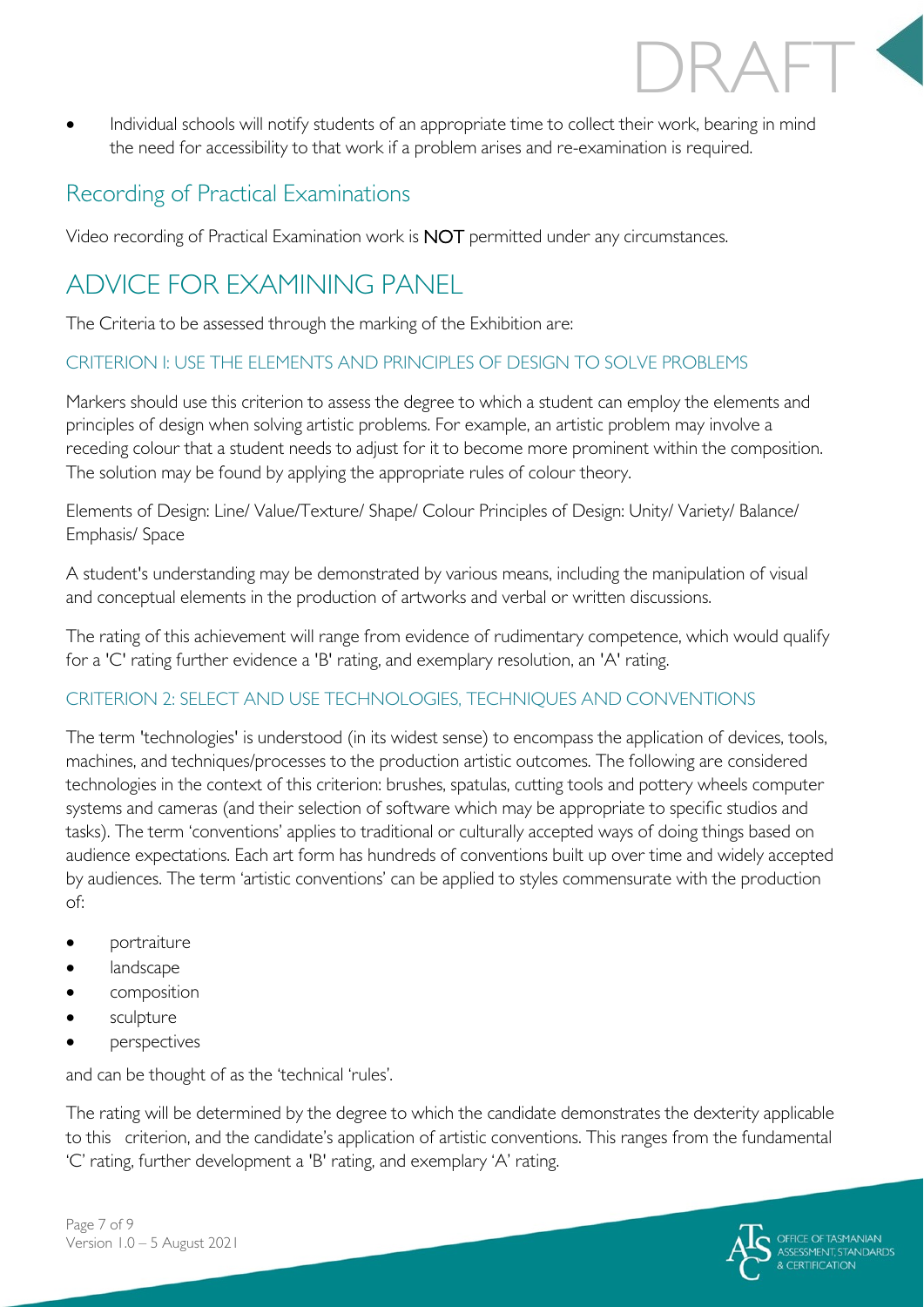### CRITERION 3: COMMUNICATE IDEAS, EMOTIONS AND INFORMATION WHEN CREATING ARTWORKS

- This criterion may be applied to issues such as using appropriate terminology to describe artistic processes and products in a variety of oral, written, and pictorial forms
- using terminology and concepts to analyse and appraise the art works self and others
- recognising and describing various art styles and genres
- experimenting with artistic conventions and techniques (selection/ rejection /modification/ employment)
- exploring the meaning and significance of artistic intent from both personal and audience viewpoints
- using artistic principles to express a range of artistic intentions.

Ratings for this criterion will be determined by the demonstrated aptitude evidenced in both the support material and the resolved art works. Basic application will result in a 'C' rating, stronger evidence a 'B' rating, while articulate sophistication will result in an 'A' rating.

### CRITERION 4: OBSERVE, ANALYSE AND CREATIVELY RESPOND TO CULTURAL INFLUENCES AND ART WORKS

This criterion will be applied to:

- art works
- written reflections/ commentary/ assignments
- support materials, visual diary, sketch book, preliminary work

Issues that will be considered include the:

- examination and describing of art works of self and others
- analysis of the relative significance of a range of artworks
- recognition and discussion of the relationships between socio-historical factors and artists and their works
- analysis of the relationships between art and culture through a range of reflective responses
- production of artworks that reveal an understanding of art within a range of cultural contexts

Elementary evidence will achieve a 'C' rating; further development will result in a 'B' rating, with exemplary evidence attaining an 'A' rating.

#### CRITERION 8: CREATE AND DISPLAY A COHESIVE BODY OF ARTWORK

The term 'cohesion' may be applied to artistic problems such as stylistic and/or technical cohesion and contextual/conceptual coherence. The level of sophistication the body of work reflects determines the rating.

Elementary evidence will achieve a 'C' rating; further development will result in a 'B' rating, with exemplary evidence attaining an 'A' rating.



DRAFT

Œ